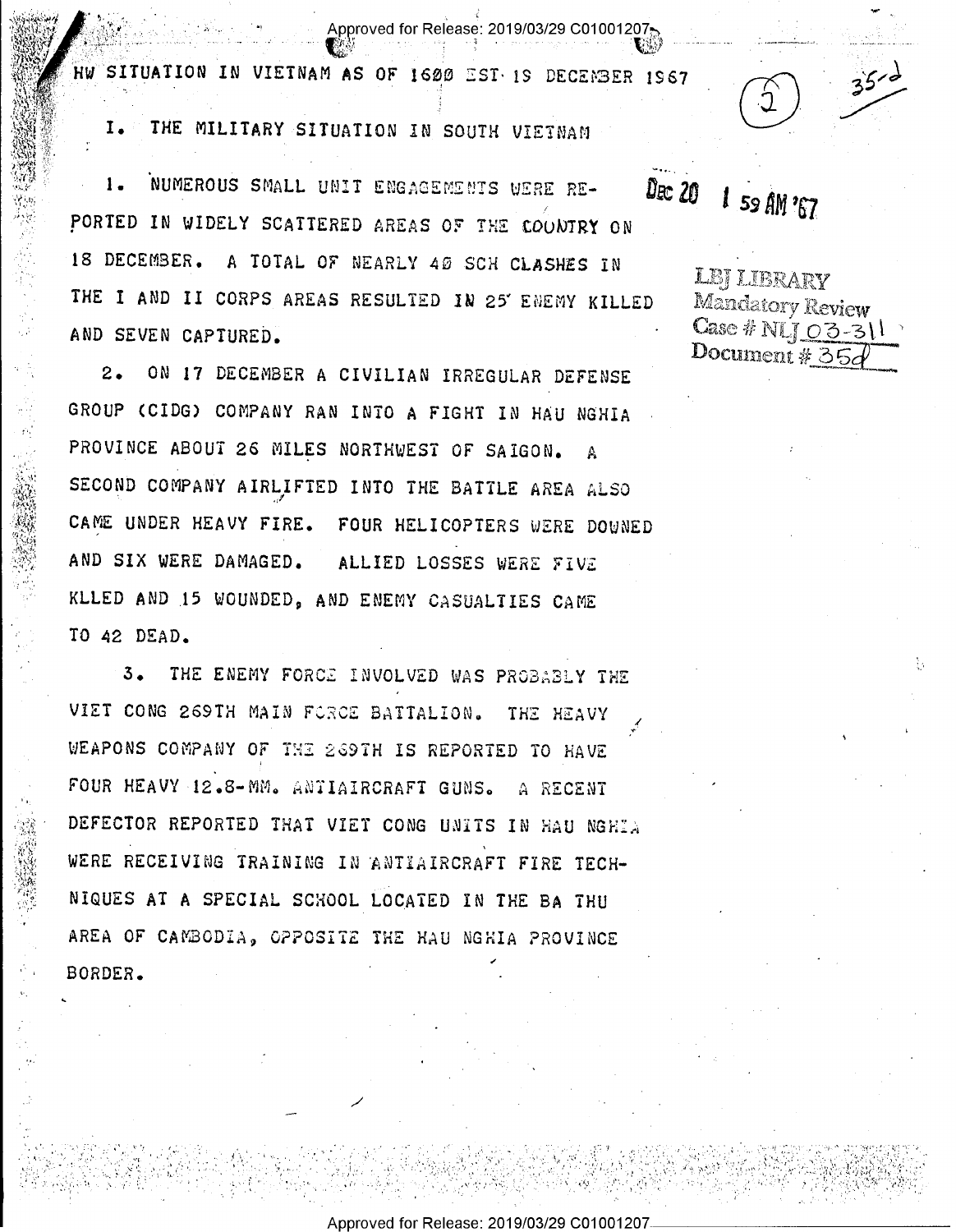|                     | COMMUNIST MILITARY PLOSE IN QUANG NGAI              |           |
|---------------------|-----------------------------------------------------|-----------|
|                     | THE COMMUNISTS ARE APPARENTLY PLANNING TO<br>4.     |           |
|                     | INTENSIFY MILITARY ACTIVITY IN THE SOUTHERN PORTION |           |
|                     | OF I CORPS IN THE NEAR FUTURE.                      | 3.3(h)(2) |
|                     |                                                     |           |
|                     | MOVEMENTS BY ENEMY UNITS, AND                       |           |
|                     | AGENT REPORTS ALL POINT IN THIS DIRECTION.          |           |
|                     | A NEW COMMUNICATIONS COMPLEX, FIRST HEARD<br>5.     |           |
|                     |                                                     | 3.3(h)(2) |
|                     |                                                     |           |
|                     |                                                     |           |
|                     |                                                     |           |
|                     |                                                     |           |
|                     |                                                     |           |
|                     |                                                     |           |
|                     |                                                     | 3.3(h)(2) |
|                     | IN ADDITION, AN AGENT                               |           |
| 3.3(h)(2)           |                                                     | 3.3(h)(2) |
|                     | MAS REPORTED THAT THE COMMUNI                       |           |
|                     | LARGE-SCALE ATTACK ON QUANG NGAI THIS MONTH.        |           |
|                     | A RECENT DEFECTOR,<br>6.                            | 3.3(h)(2) |
|                     |                                                     |           |
|                     | <b>HAS</b>                                          |           |
| 2、 不能的 医心理学 化二甲基苯甲基 | THAT A COMBAT BATTALION<br><b>STATED</b>            | 3.3(h)(2) |
|                     | WAS FORMED FROM AMONG THE EX-PRISONERS. THE SOURCE, |           |
|                     |                                                     | 3.3(h)(2) |
|                     | STATED THAT BETWEEN DECEMBER AND FEBRUARY           |           |
|                     |                                                     |           |
|                     | THE "ENTIRE QUANG NGAI PROVINCE FORCE" PLANS TO AT- |           |
|                     |                                                     |           |
|                     |                                                     |           |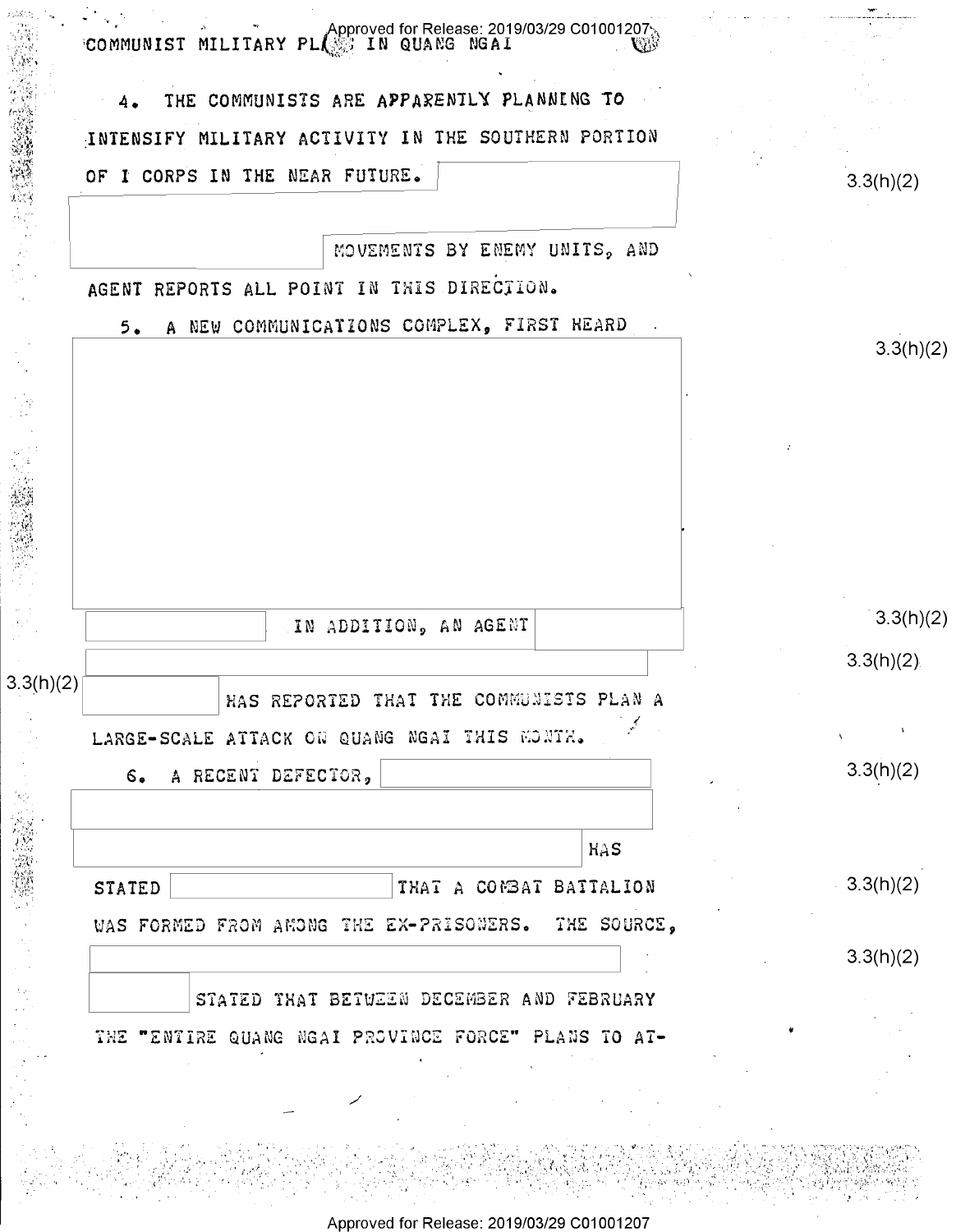. Approved for Release: 2019/03/29 C01001207,

ACK THE PROVINCIAL CASTAL.

7. MOREOVER.

INDICATE THAT ADDITIONAL NORTH VIETNAMESE MILITARY UNITS OR GROUPS OF REPLACEMENT PERSONNEL ARE IN THE PROCESS OF INFILTRATING INTO THE AREA. INFOR-. MATION CONTAINED IN A RECENTLY CAPTURED ENEMY NOTE-BOOK ALSO SUGGESTS THAT FUTURE MAJOR COMMUNIST OF-FENSIVES WILL BE MOUNTED ALONG THE COASTAL AREA OF CENTRAL SOUTH VIETNAM.

INCREASED ENEMY ACTIVITY EXPECTED IN THE SAIGON AREA

8. A NUMBER OF INTELLIGENCE REPORTS POINT TO . A PERIOD OF INCREASED TERRORISM AND HARASSMENT THIS WEEK IN AND AROUND SAIGON. REPORTEDLY INCLUDED IN THE COMMUNIST PLANS ARE A SERIES OF MORTAR--AND POS-SIBLY ROCKET--ATTACKS ON MILITARY TARGETS IN THE CAPITAL AREA. TAN SON NHUT AIRFIELD, WITH ITS RUNAF AND MACU HEADQUARTERS COMPLEX. IS A POSSIBLE TARGET, AS IS BIEN HOA AIR BASE, WHICH,

, HAS BEEN THE SUBJECT OF EX-TENSIVE SURVEILLANCE AND RECONNAISSANCE. THERE HAS BEEN A MINOR INCREASE IN COMMUNIST PROPAGANDA AND TERRORISM IN THE CAPITAL IN RECENT DAYS.

9. THREE COMMEMORATIVE DAYS FALL IN THE 19TH TO 22ND PERIOD. THE FIRST OF THESE IS 19 DECEMBER OR NA-TIONAL RESISTANCE DAY, COMMEMORATING THE COMMENCE-

 $3.3(h)(2)$ 

 $3.3(h)(2)$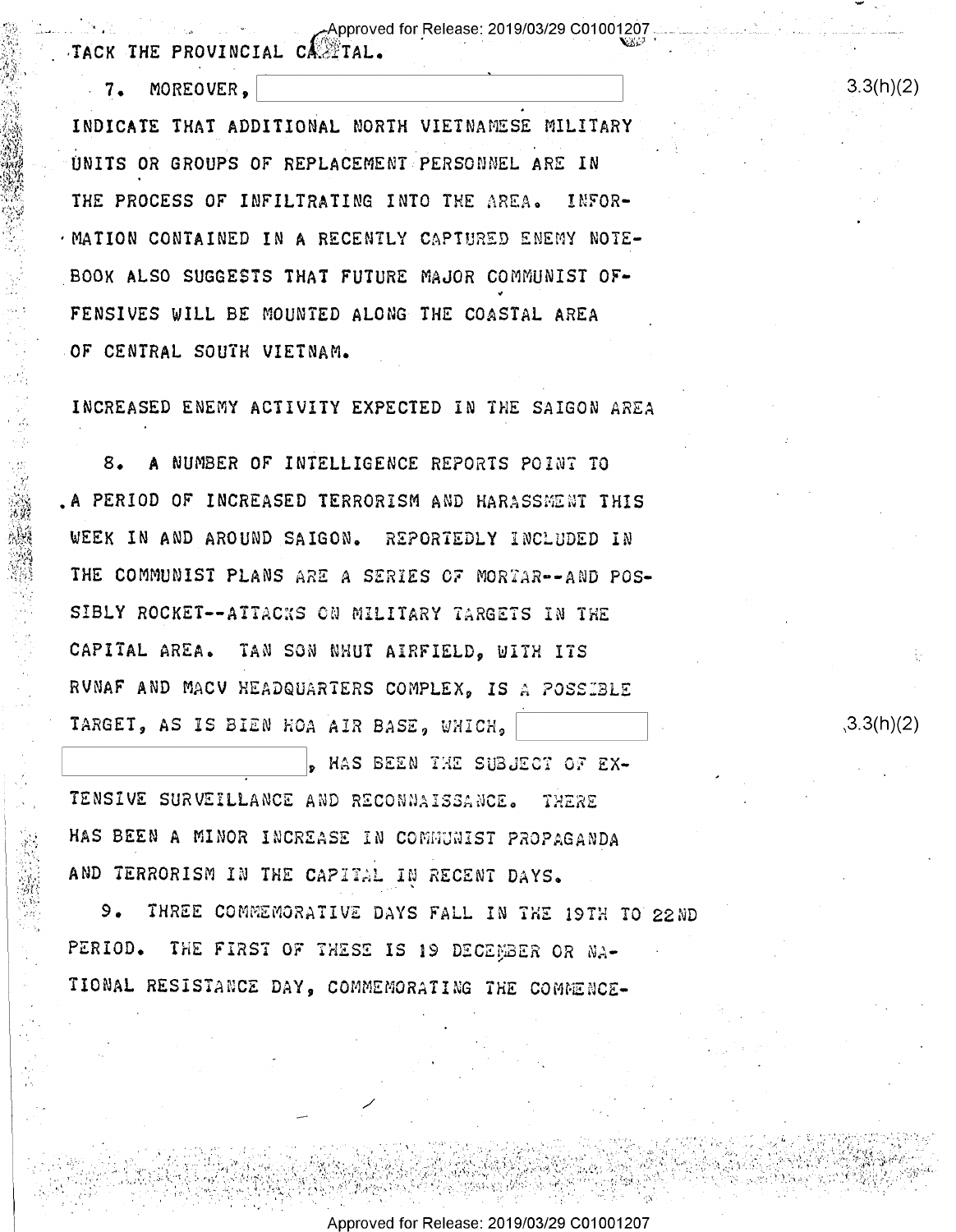MENT OF THE VIET MINH Approved for Release: 2019/03/29 C01001207 IN 1946. THE 7TH ANNIVERSARY OF THE NATIONAL LIBERA-TION FRONT IS ON 20 DECEMBER, AND 22 DECEMBER IS THE 23RD ANNIVERSARY OF THE FORMATION OF THE NORTH VIETNAMESE ARMY.

10. THE COMMUNISTS HAVE USED SUCH OCCASIONS IN THE PAST TO STAGE DRAMATIC ATTACKS FOR A MAXIMUM PROPAGANDA GAIN.

II. POLITICAL DEVELOPMENTS IN SOUTH VIETNAM

 $1.$ DAMS DUC KHOI, NEWLY APPOINTED SPECIAL ASSISTANT TO VICE PRESIDENT XY, BELIEVES POLICE DIRECTOR LOAN IS BEHIND THE RECENT UPSURGE IN ANTI-AMERICAN EDITORIALS IN THE PRESS AND HAS ADVISED KY TO RESTRAIN LOAN. KHOI REPORTEDLY MET WITH KY ON 13 DECEMBER TO DIS-CUSS THE PROBLEM AND MENTIONED SEVERAL INSTANCES OF ANTI-AMERICANISM WHICH COULD BE ATTRIBUTED TO LOAN AND HIS SUBORDINATE, MAI DEN, WHOM KHOI DE- / SCRIBED AS THE "MASTERMIND" OF THESE INCIDENTS. ONE WAS THE SERIES OF ANTI-AMERICAN ARTICLES WHICH HAVE RECENTLY APPEARED IN THE DAILY CONG CHUNG, A PAPER GENERALLY CONSIDERED TO BE UNDER AT LEAST A DEGREE OF DIRECT CONTROL BY LOAN.

<del>ያ E C R E T</del>

 $3.5(c)$ 

 $3.3(h)(2)$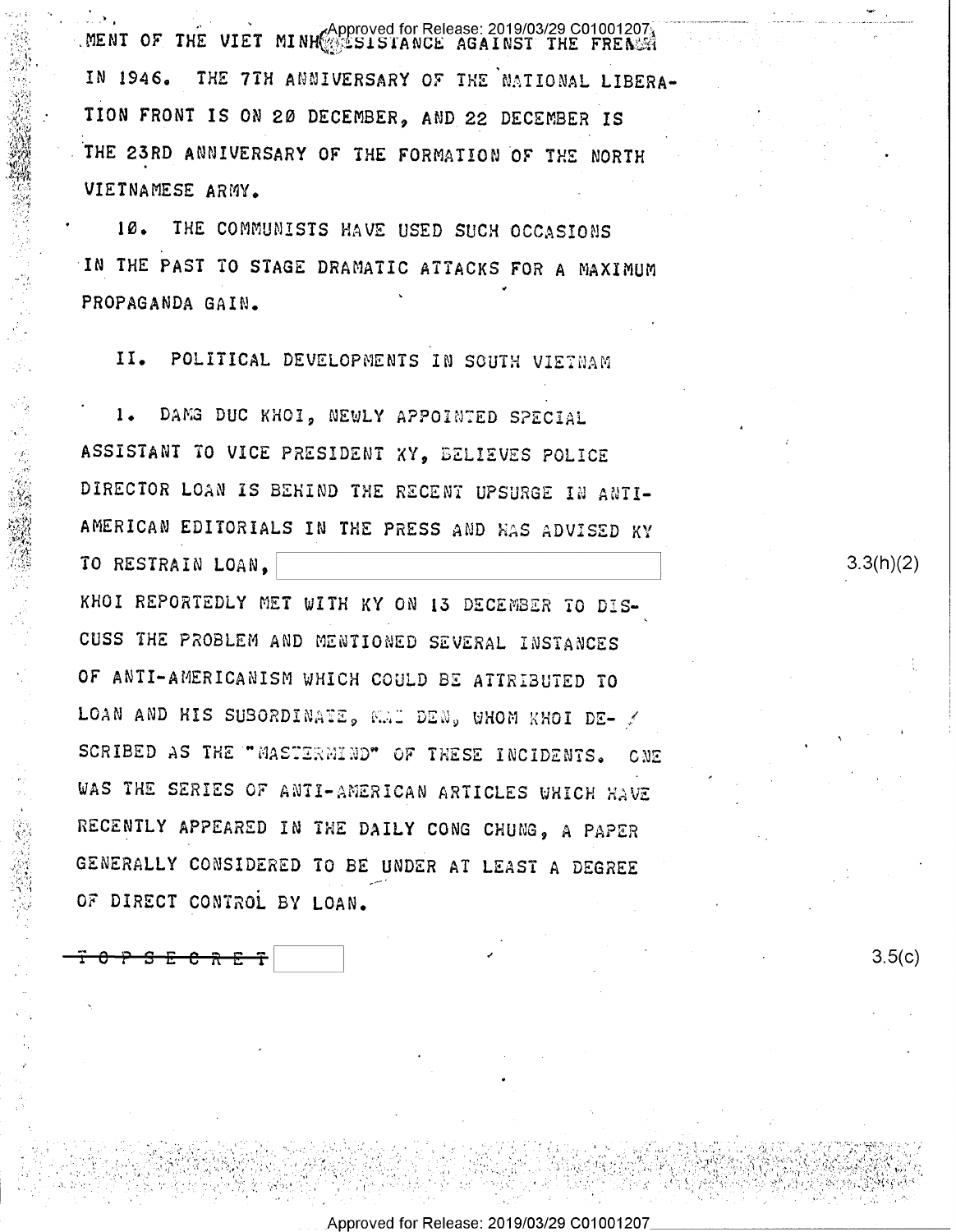Approved for Release: 2019/03/29 C01001207

NO FOREIGN DISSEM / DACKGROUND USE ONLY

2. KHOI EXPRESSED THE FEAR THAT, WHILE THE LOAN - MAI DEN CAMPAIGN HAS NOT YET REACHED SERIOUS PROPORTIONS, CONTINUED FREE REIN FOR THEM COULD DAMAGE US-VIETNAMESE RELATIONS AND EVEN HURT THE WAR EFFORT. HE THEREFORE ADVISED,

<del>7 0 P S E C R E T</del>

, THAT KY PERSUADE LOAN TO DISMISS MAI DEN AND STOP PUBLICATION OF CONG CHUNG. KY REPORTEDLY PROM-ISED TO TALK TO LOAN BUT SAID HE WOULD HAVE A DIFFI-CULT TIME PERSUADING HIM TO LET MAI DEN GO. KY SAID HE HAD TRIED THIS ONCE BEFORE TO NO AVAIL.

3. KHOI SAID HE AD ALREADY DISCUSSED THE SITUATION WITH LOAN. ALTHOUGH LOAN AGREED THAT THE AMERICANS POSED NO REAL LONG-RANGE THREAT TO VIET-NAMESE SOVEREIGNTY, THE TWO COULD REACH NO COMMON GROUND ON HOW TO LESSEN SHORTER RANGE FRICTIONS WHICH RESULT FROM THE MASSIVE AMERICAN PRESENCE. LOAN REPORTEDLY TOLD KHOI THAT MAI DEN WAS A DEDICATED. CLEVER INTELLIGENCE OFFICER WHO HAD DONE NOTHING WORSE THAN CRITICIZE THE US. LOAN THEREFORE FELT IT WOULD BE INCONGRUOUS TO-FIRE HIS SUBORDINATE WHILE OTHERS ABOUT WHOM LOAN HAD EVIDENCE OF SOME WRONGDOING WERE KEPT ON BY THEIR SUPERIORS.

 $3.3(h)(2)$ 

3.5(c)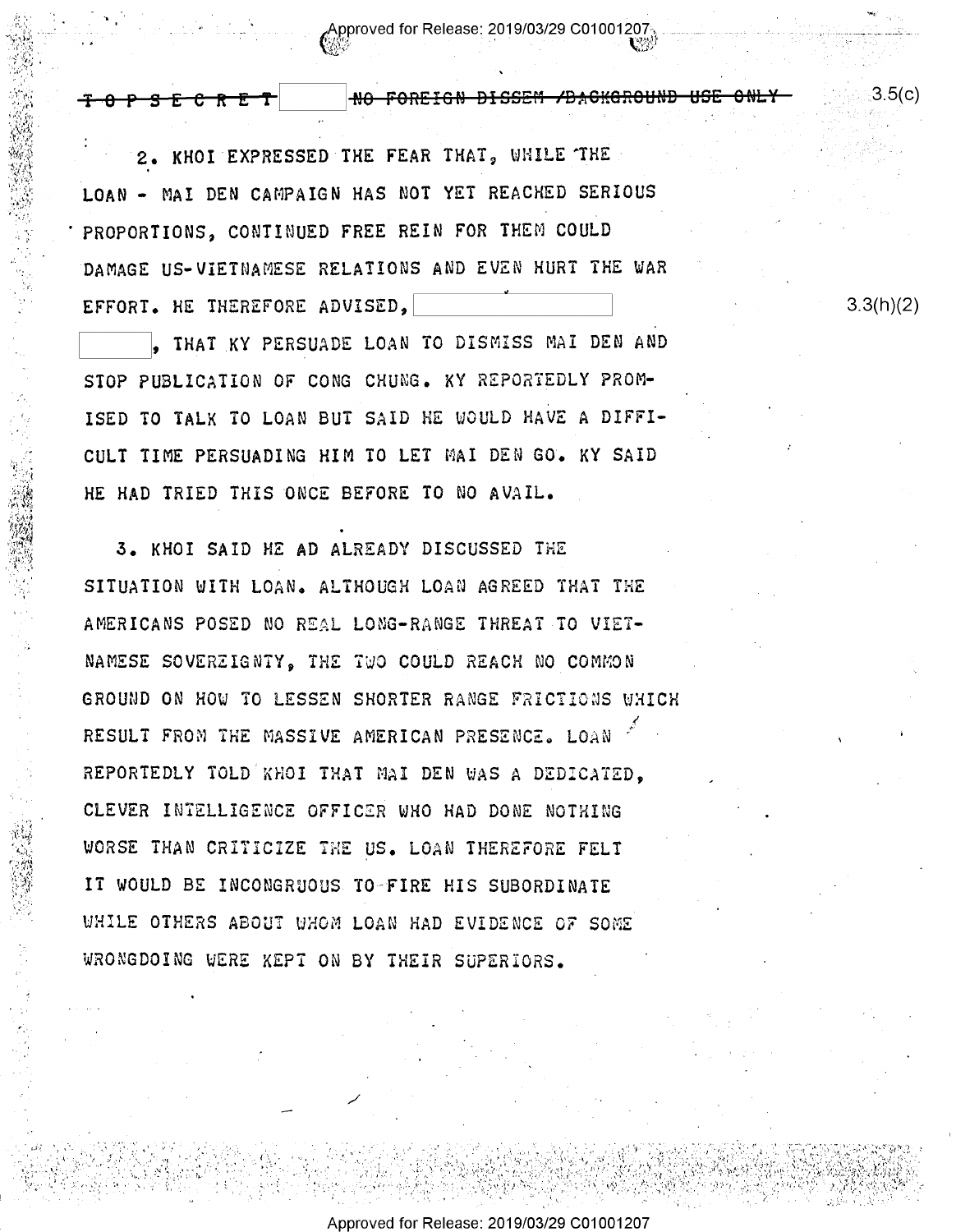## , (Approved for Release: 2019/03/29 C010012\07;., \_\_\_\_4\_\_;>\_'\_>\_\_\_-\_'\_\_,\_\_\_\_\_ \_ ,\_ \_ <sup>I</sup> - I .' =wR -"'\*' \* H», s,' ~'.. aw <sup>~</sup>',  $\sim$  s I  $\sim$  s I  $\sim$  s I  $\sim$  s I  $\sim$  s I  $\sim$  s I  $\sim$  s I  $\sim$  s I  $\sim$  s I  $\sim$  s I  $\sim$  s I  $\sim$  s I  $\sim$  s I  $\sim$  s I  $\sim$  s I  $\sim$  s I  $\sim$  s I  $\sim$  s I  $\sim$  s I  $\sim$  s I  $\sim$  s I  $\sim$  s I  $\sim$  s I  $\sim$  s I  $\sim$

. \ .

an

I

 $\cdot$ 

 $\sim$   $\sim$   $\sim$   $\sim$ 

'. \- ,1.» ~-A <sup>I</sup>

-1 XII -111-111-121 XXII II-XXII XXII-11-11-12 XXII XXII

~\

!\"

MOBILIZATION DECREE DEFENDED BEFOREASSEMBLY

 $\mathbf{r}$ )2 » v. ۶. 7'  $\cdot$  . n) sa an , 5': igi

\$4- '5

' "

. \_ .0

L" r <sup>3</sup>

3' 1':

'1-~'sS1IT flfi

 $\mathbb{Z}^2$ 

 $\lambda$ #1'  $\mathcal{E}^{\mathcal{B}}_{\mathcal{E}}$ E

, .,1  $\frac{\partial \mathcal{D}}{\partial \mathbf{G}}$  $"3"$ -1.  $13.22.5$  $\ddot{\phantom{0}}$ 

.>  $"$  . 0. 1"' '

4. DEFENSE MINISTER NGUYEN VAN VY MET WITH BOTH HOUSES OF THE NATIONAL ASSAMBLY ON 18 DECEMBER TO DE-FEND THE GOVERNMENT'S PARTIAL MOBILIZATION DECREE OF 24 OCTOBER. ALTHOUGH VY'S PERFORMANCE APPEARED TO HAVE BEEN SATISFACTORY, ACCORDING TO ERESS REPORTS THE UPPER HOUSE MEETING ON 19 DECEMBER VOTED OVER-NHELMINGLY TO REJECT THE GOVERNMENT'S JUSTIFICATION OF ITS DECREE PRELIMINARY INDICATIONS ARE THAT THE GOVERNMENT'S POSITION MAY BE SUPPORTED DY THE ASSEMBLY. THERE IS AT LEAST ONE REPORT THAT THREE MEMBERS OF THE LOWER HOUSE ARE CIRCULATING A DRAFT DEGREE TO SUBSTITUTE FOR THE GOVERNMENT'S DECREE.

'5. VY MET WITH MEMBERS OF THE UPPER HOUSE FOR ABOUT FOUR HOURS IN AN OPEN RLENARY SESSION ATTENDED BY ALL 66 MEMBERS. RE READ A STATEMENT OUTLINUNG THE GOVERNMENT'S POSITION, AND DEFENDED THE FORMER DIRECTO-RATE'S ACTION IN PROMULGATING THE DECREE AS LEGAL UNDER ARTICLE 111 OF THE CONSTITUTION. VY MAINTAINED THAT PROMULGATION IN OCTOBER WAS NECESSARY IN VIEW OF AN ANTICIPATED 1968 REQUIREMENT FOR 64,000 ADDITIONAL MEN AND BECAUSE OF THE NEED TO GIVE THOSE WHO WILL BE AF- FECTED AS MUCH TIME AS POSSIBLE TO MEET THE EVENTUALITY. HE ALSO ARGUED THAT LOWERING THE DRAFT AGE FROM 20 TO

/

V HI ',2: , , I, ",\_ , ,,, 3,; \_'

' , \\_, , .\_i,.\_\_.;i;.§;~5.€f9.|,;g. K; p >¢ I, \_; .\% \_,hp/7

' , . . <sup>I</sup>- '- - .- -' . ..

" : " .. In the second second that A second the second will be a second with the second with the second with t

- ;.m~iw%www , 1 :-1+.' J5: T'; -xv 5"' '\ > HKFQMI ;  $\mathcal{L}^{\infty}_{\mathcal{L}}$  in an  $\mathcal{L}^{\infty}_{\mathcal{L}}$  . An arbitrary in an arbitrary independent of  $\mathcal{L}^{\infty}_{\mathcal{L}}$  ,  $\mathcal{L}^{\infty}_{\mathcal{L}}$  ,  $\mathcal{L}^{\infty}_{\mathcal{L}}$  ,  $\mathcal{L}^{\infty}_{\mathcal{L}}$  ,  $\mathcal{L}^{\infty}_{\mathcal{L}}$  ,  $\mathcal{L}^{\infty}_{\mathcal{L}}$ 

, it, if  $\mathcal{G} \subset \mathcal{G}$  ,  $\mathcal{G} \subset \mathcal{G}$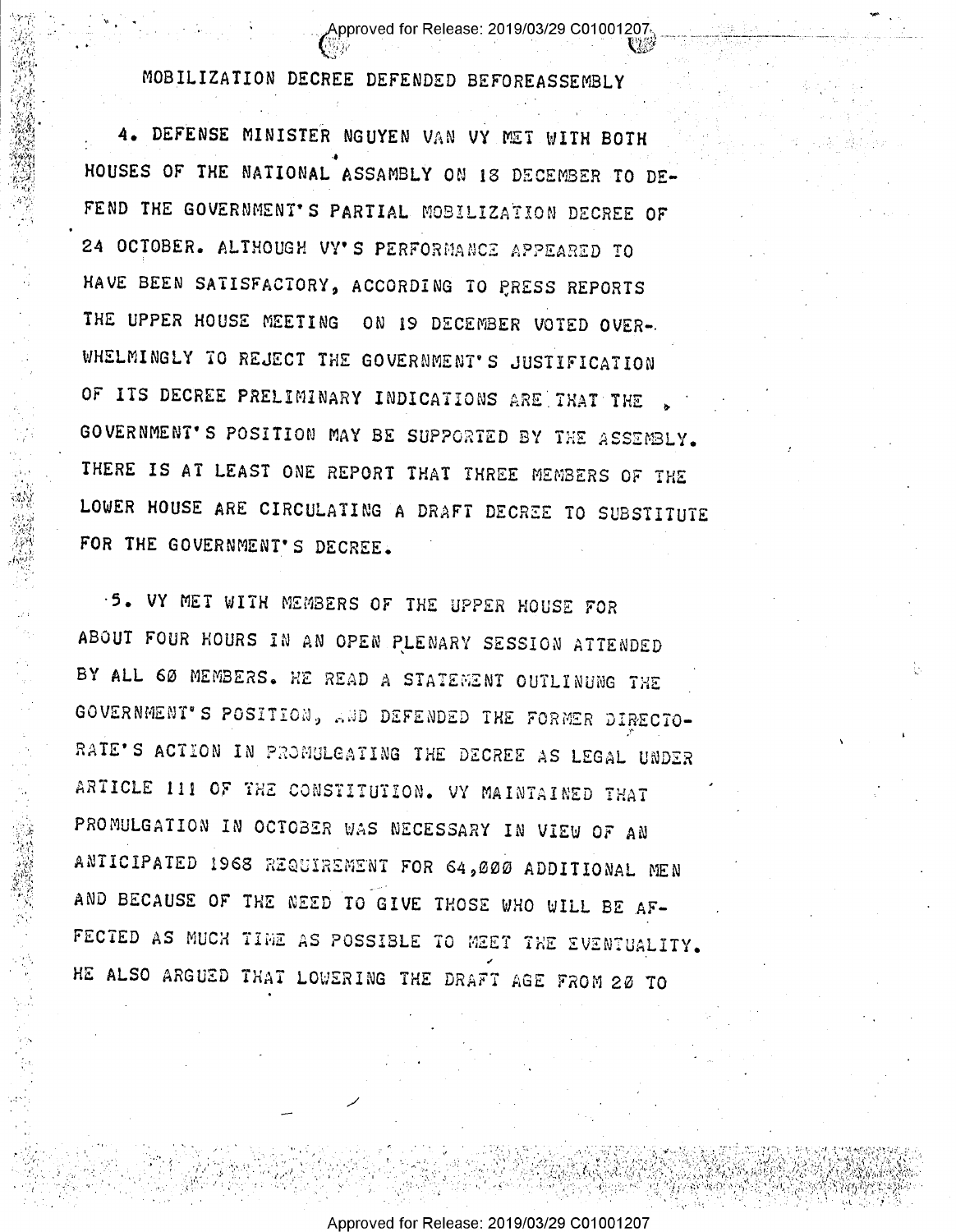$\epsilon$ Approved for Release: 2019/03/29 C01001207 $_{2}$ 18'WAS A LOGICAL COURSE FOR A NATION AT WAR. HE ADDED. HOWEVER. THAT 18-YEAR-OLDS WILL NOT BE CALLED UP BE-FORE THE END OF 1968. STUDENT DEFERMENTS, HE NOTED, WOULD BE FLEXIBLE, ALLOWING SUPERIOR STUDENTS TO CONTINUE THEIR STUDIES. THOSE WHO WANT TO STUDY ABROAD WILL BE REQUIRED TO PASS SPECIAL EXAMINATIONS, AND THEY WILL HAVE TO PURSUE STUDIES THAT WILL BENEFIT THE NATION.

6. THE QUESTION- AND-ANSWER PERIOD IN THE SENATE WAS GENERALLY ORDERLY AND WITHOUT RANCOR. VY ANSWERED QUESTIONS TOUCHING ON SUCH SUBJECTS AS THE RATES OF DESERTION AND DRAFT EVASION(BOTH DOWN 30 PERCENT IN 1967 FROM 1966): POSTPONEMENT OF CERTAIN PARTS OF THE MOBILIZATION DECREE UNTIL THE NATIONAL ASSEMBLY HAS THE OPPORTUNITY TO LEGALIZE THE ORDER (THERE IS NO LONGER A QUESTION OF AMENDING OR SUSPENDING THE DECREE--THE IMPORTANT THING IS TO APPLY IT FAIRLY); AND THE SUBJECT OF DRAFT DEFERMENTS (NO FAVORS SHOULD BE GIVEN TO SONS OF WEALTHY OR PROMINENT FAMILIES AND A CRACK-DOWN SHOULD BE MADE ON STUDENTS WHO USE THEIR STUDIES TO EVADE THE DRAFT). ANOTHER QUESTION TOUCHED ON THE POINT OF WHY THE DRAFT AGE WAS LOWERED IF ONLY A 64.000-MAN INCREASE IS NEEDED (REPLACEMENTS ARE NEEDED FOR CASUALTIES AND DISCHARGES AS WELL AS TO INCREASE THE SIZE OF THE MILITARY-A AS ONLY 40 PERCENT OF ARMY'S NEEDS WILL BE NET BY CONSCRIPTION IN 1968). SUSPICIONS WRE VOICED THAT THE GOVERNMENT USED THE MOBILIZATION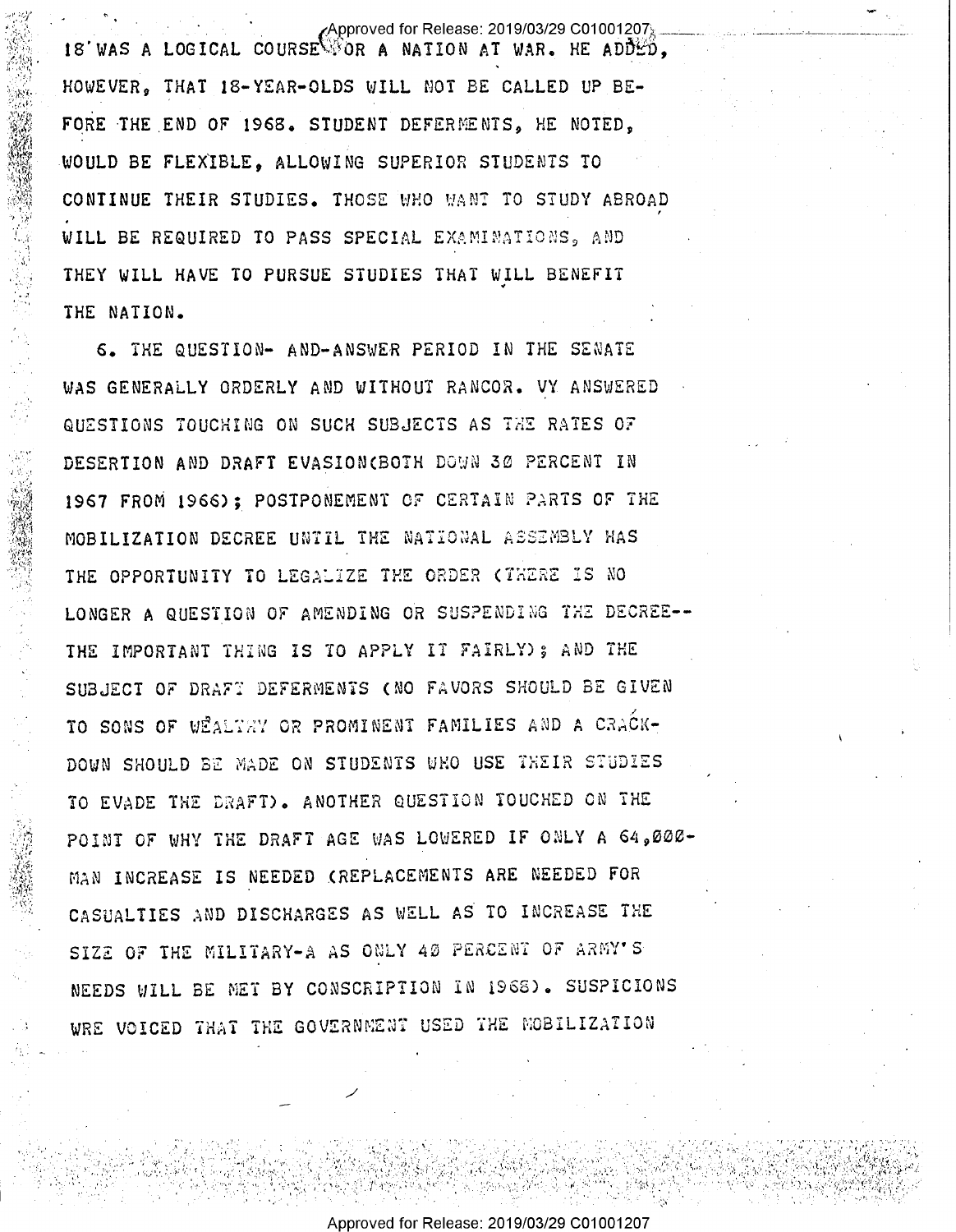Approved for Release: 2019/03/29 C01001207. OF SPCIALISTS AS A WAR CONTROL OPPOSITIONISTS WE-FENSE REQUIREMENTS ARE THE ONLY CONSIDERATION FOR DRAFTING SPECIALISTS-- THEMAIN NEED WILL BE FOR DOCTORS WHICH ARE IN PARTICULAR SHORT SUPPLY).

7. VY APPEARED BEFORE A CLOSED SESSION OF THE LOWER HOUSE ON THE AFTERNOON OF 18 DECENSER.

AS GOOD AS THE ONE HE GAVE BEFORE THE UPPER HOUSE. AFTER READING A PREPARED STATEMENT, HE REPLIED TO SOME 120 QUESTIONS. INQUIRIES REPORTEDLY FELL INTO THREE BROAD CATEGORIEWGC 1) THOSE CALLENGING THE CONSTITU-TIONALITY OF THE DECREE ITSELF; 2) THOSE QUESTIONING THE FAIRNESS OF THE DECREE; AND 3) THOSE RELATING TO WHAT ACTION THE GOVERNMENT MIGHT TAKE IF THE NATIONAL ASSEMBLY "REJECTS" THE DECREE OR REQUEST THAAT ITS APPLICATION BE SUSPENDED. VY, IN RESPONDING TO THE QUESTIONS POSED, STREESED THE NEED FOR THE IMMEDIATE APPLICATION OF THE DECREE. HE DECLARED, HOWEVER, THAT THE GOVERNMENT WOULD FOLLOW ANOTHER MOBILIZATION LAW IF ONE WERE PASSED BY THE ASSEMBLY.

<del>0 P S E C R E</del> |

N<del>O FOREIGN DISSEM/BACKGROUND USE CNLY</del>

VY'S-PERFORMANCE WAS

 $3.5(c)$ 

 $3.3(h)(2)$ 

Approved for Release: 2019/03/29 C01001207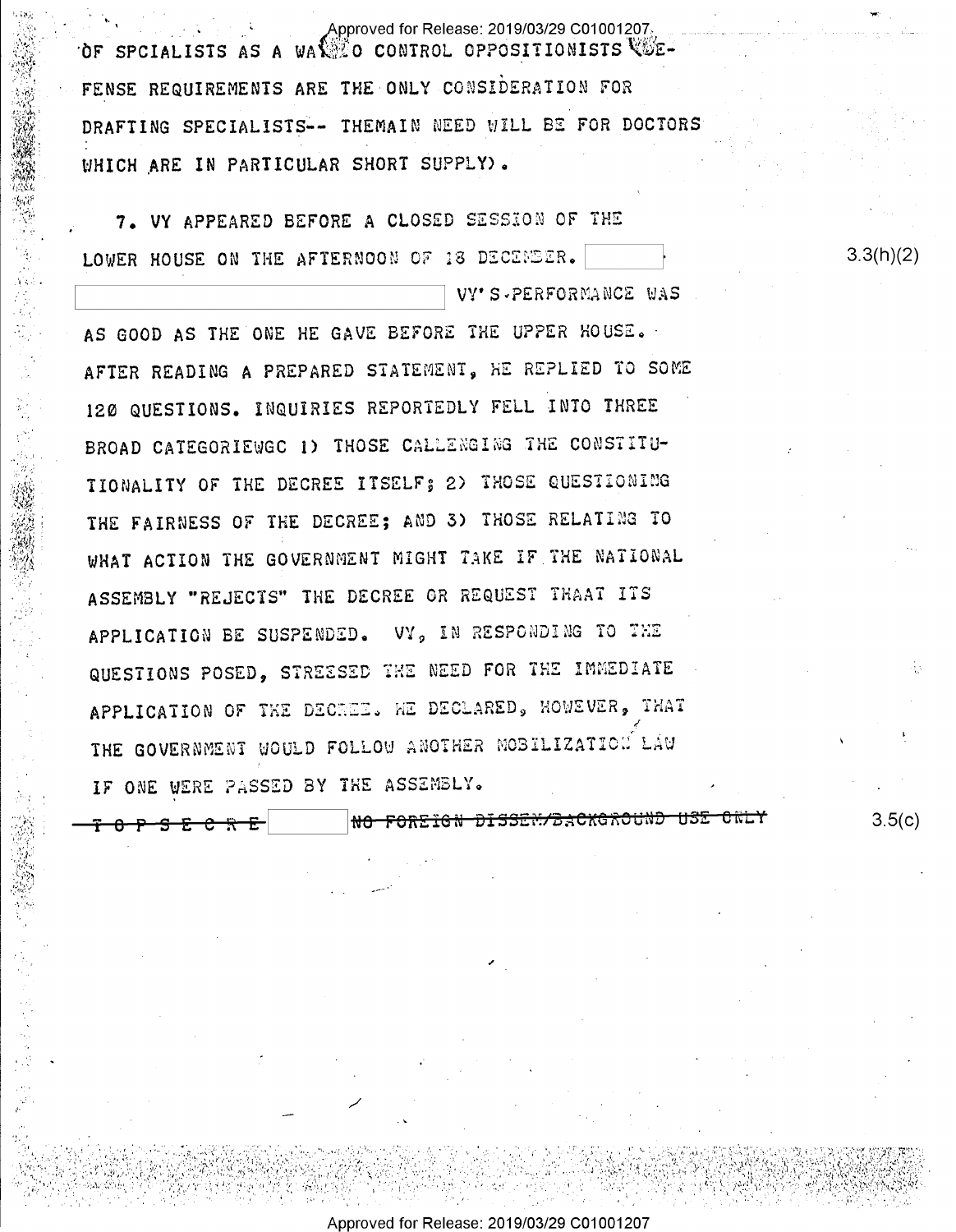Approved for Release: 2019/03/29 C01001207

**NOFOREIGN DISSEM/BACKGROUND USE ONLY** 

<u> ዕፆ\$ ጅ <del>ሮ R Ͼ -</del></u> |

FARMER-WORKER-SOLDIER BLOC ON THE DOWNSWING

8. THE LOWER HOUSE CONTINGENT OF THE FARMER-WORKER-SOLDIER BLOC HAS REPORTEDLY DECIDED TO DISBAND FOR LACT OF ACTIVE PARTICIPATION. THE UPPER HOUSE CONTINGENT MAY ALSO BE NEAR DISSOLVING.

FIVE MIN- $9.$ BERS OF THE LOWER ROUSE GROUP MADE THE DECISION TO DISBAND ON 10 DECEMBER, FOLLOWING A SERIES OF MEETINGS WHICH WENT ALMOST UNATTENDED. THE FIVE REPORTEDLY ATTRIBUTE THEIR GROUP'S DEMISE TO THE DIMINISHING POPULARITY OF THEBLOC'S LEADERS, MOST OF WHOM ARE SENATORS. SENATOR DANG VAN SUNG AND TRAN QUOC BUU, PRESIDENT OF THE VIETNAMESE CONFEDERATION OF WORKERS, THEY SAY. ARE TOO PRO-AMERICAN, WHILE SENATOR TON THAT DINH IS TOO PRC-BUDDHIST AND ANTIGOVERNMENT. THE FIVE ALSO BELIEVE THATTRAN VAN DON, PRESIDENT OF THE BLOC, IS A GOOD MAN BUT NOT POLITICALLY ASTUTE.

10. THE BLOC IS LOSING PRESTIGE IN THE UPPER HOUSE. ACCORDING TO SENATOR NGUYEN GIA HIEN. LEADER OF THE SENATE'S NATIONAL DEMOCRATIC SOCIALIST BLOC. HIEN REPORTEDLY CLAIMS THAT BOTH DON AND DINH ARE PRIMARILY MILITARY MEN, UNINTERESTED IN POLITICS OR POLITICAL PARTY FORMATION. HE CLAIMS THAT THEY CAN

Approved for Release: 2019/03/29 C01001207

 $3.5(c)$ 

 $3.3(h)(2)$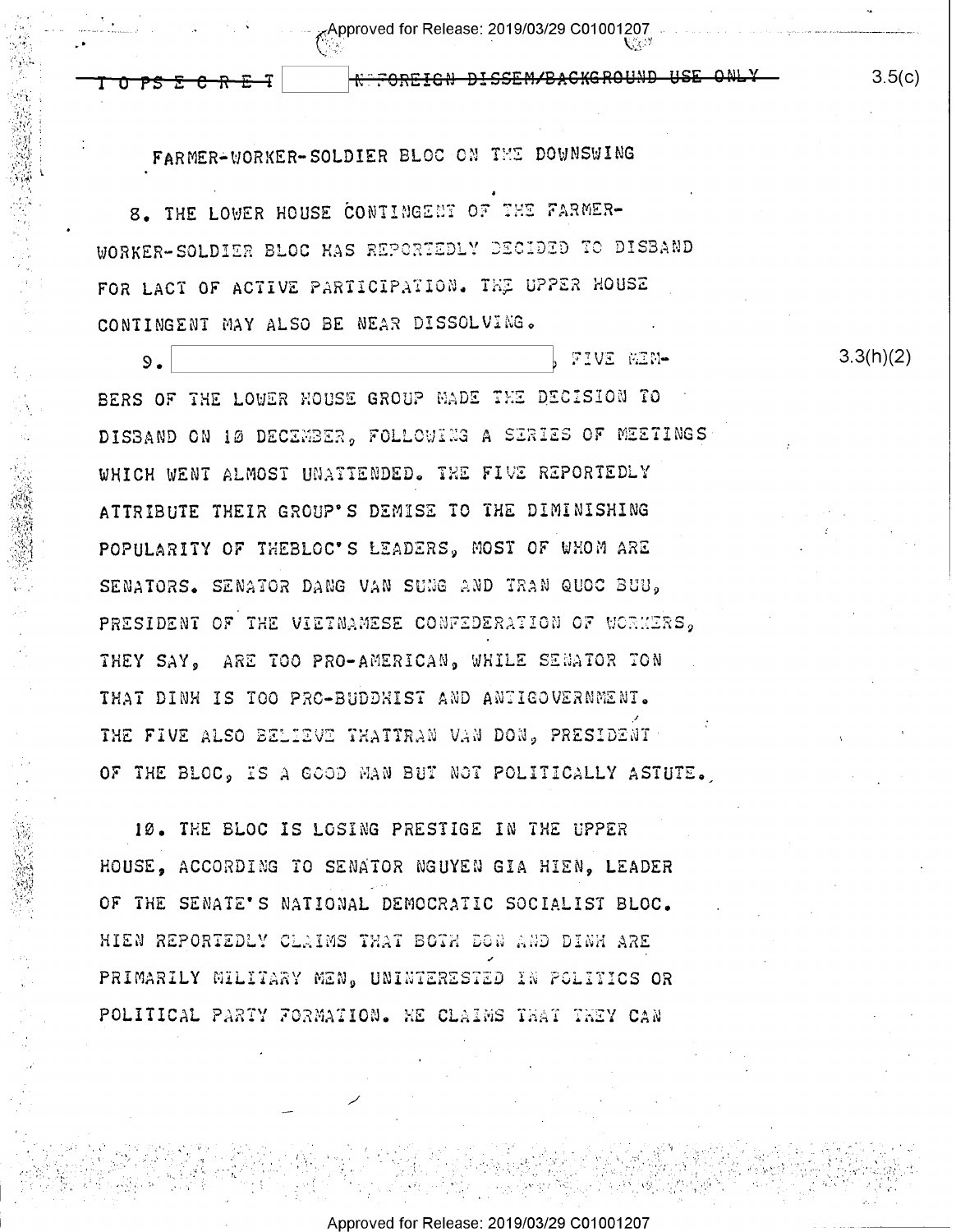Approved for Release: 2019/03/29 C01001207; . FIND NO COMMON GROUNL WITH MEMBERS OF OTHER UPPER HOUSE BLOCS AND WILL NOT DISCUSS PRACTICAL POLITICS.

11. ALTHOUGH HIEN'S ATTITUDE MAY BE SLIGHTYLY COLORED BECAUSE OF DON'S REFUSAL TO GO ALONG WITH A PROPOSAL THAT THEIR TWO BLOCS MERGE, THERE ARE OTHER INDICATIONS OF DON'S POLITICAL INEPTITUDE. THIS MAY HURT NOT ONLY HIS BLOC, BUT ALSO HIS CHANCES FOR ELECTION TO THE UPPER HOUSE CHAIRMANSHIP. HIEN HAS SAID THAT HIS BLOC'S VOTES WILL GO TO SENATOR NGUYEN VAN HUYEN, DESPITE DON'S APPEAL FOR HIEN'S SUPPORT. PRESIDENT THIEU, IN ADDITION, MAS REPORTEDLY INDICATED HIS PREFERENCE FOR HUYEN OVER DON.

III. NORTH VIETNAMESE MILITARY DEVELOPMENTS

 $3.3(h)(2)$ 

 $1.$ 2. THERE ARE BELIEVED TO BE ABOUT ELEVEN MIG-21S AND POSSIBLY SEVEN OR EIGHT MIG-17S AT

VARIOUS AIRFIELDS WITHIN NORTH VIETMAM. AT LEAST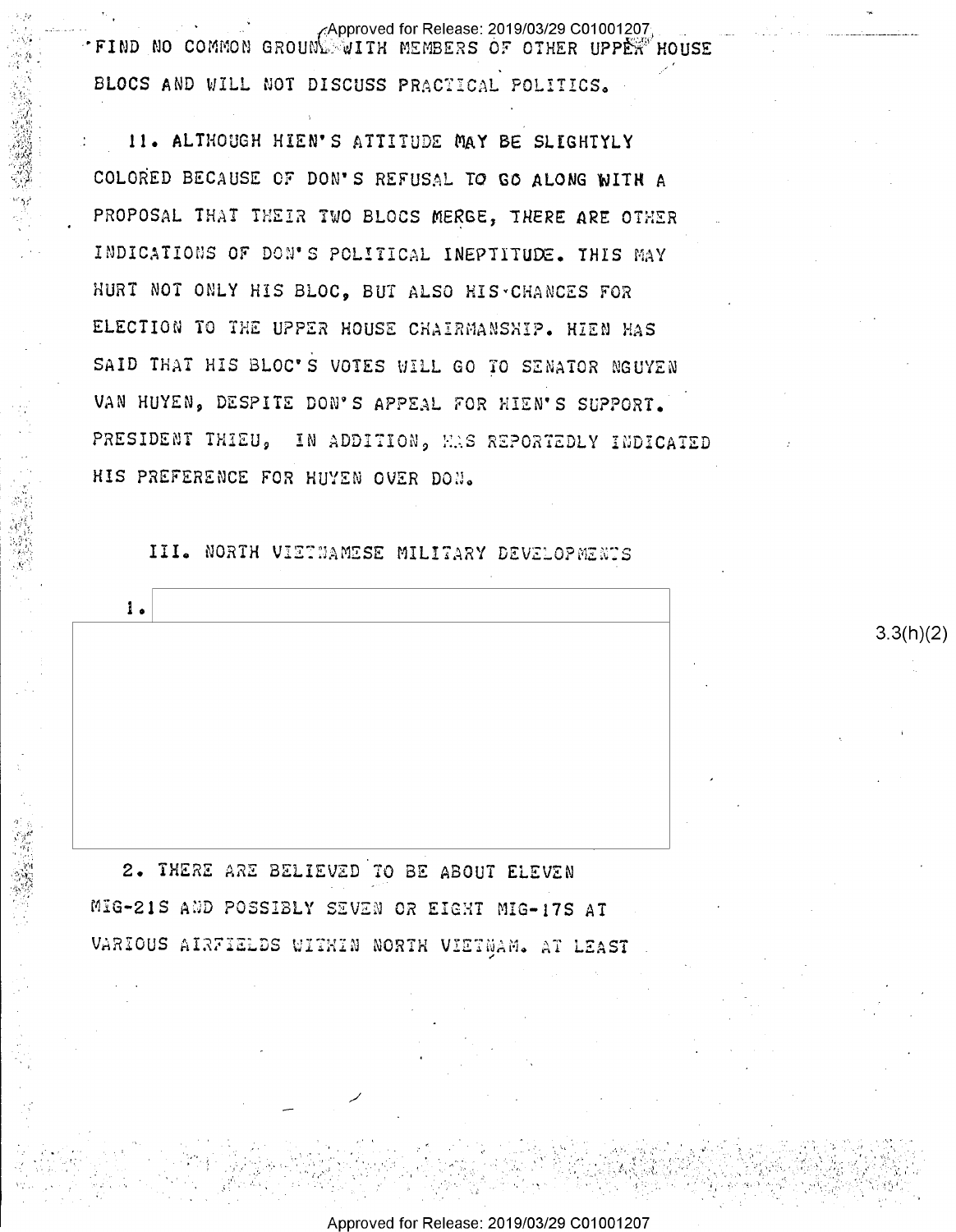Approved for Release: 2019/03/29 C01001207. TWO AND POSSIBLY FOUR FIG-17S WERE SHOT DOWN BY US AIRCRAFT CANNON FIRE ON 18 AND 19 DECEMBER.

IV. OTHER COMMUNIST MILITARY DEVELOPMENTS 1. THERE IS NOTHING OF SIGNIFICANCE TO REPORT.

V. COMMUNIST POLITICAL DEVELOPMENTS

1. NORTH VIETNAMESE SPOKESMEN ABROAD CONTINUE TO TAKE A TOUGH LIGE ON THE QUESTION OF SITTLING THE WAR. THEY INSIST THAT AN UNCONDITIONAL CESSATION OF THE BOMBING MUST PRECEDE ANY NEGOTIATIONS AND THAT A SETTLEMENT MUST BE IN ACCORDANCE WITH THEIR TERMS.

2. IN A LENGTHY INTERVIEW WITH A WISTERN JOUR-NALIST LAST WEEK, TRAN VIET DUNG, COUNSELOR OF THE NORTH VIETNAMESE MISSION IN FRANCE, REFUSED TO CON-SIDER ANY SUGGESTIONS FOR ACHIEVING A SETTLEMENT EX-CEPT ON THE BASIS OF WELL-KNOWN COMMUNIST POSITIONS. HE PLACED THE BLAME FOR THE WAR SQUARELY ON THE US ALD CLAIMED THAT THE AMERICAN AIM IS TO DESTROY NORTH VIETNAM'S SOVEREIGNTY AND BRING IT INTO THE US "SPHERE OF INFLUENCE." DUNG ALSO CLAIMED THAT THE LIBERATION FRONT IS MUCH STRONGER THAN THE "SAIGON CLIQUE" BUT WAS UNABLE TO AGREE TO OR TO EVEN COMPREHEND A PRO-POSAL THAT THE US AND NORTH VIETNAM WITHDRAW AND LEAVE A COMPROMISE GOVERNMENT IN THE SOUTH.